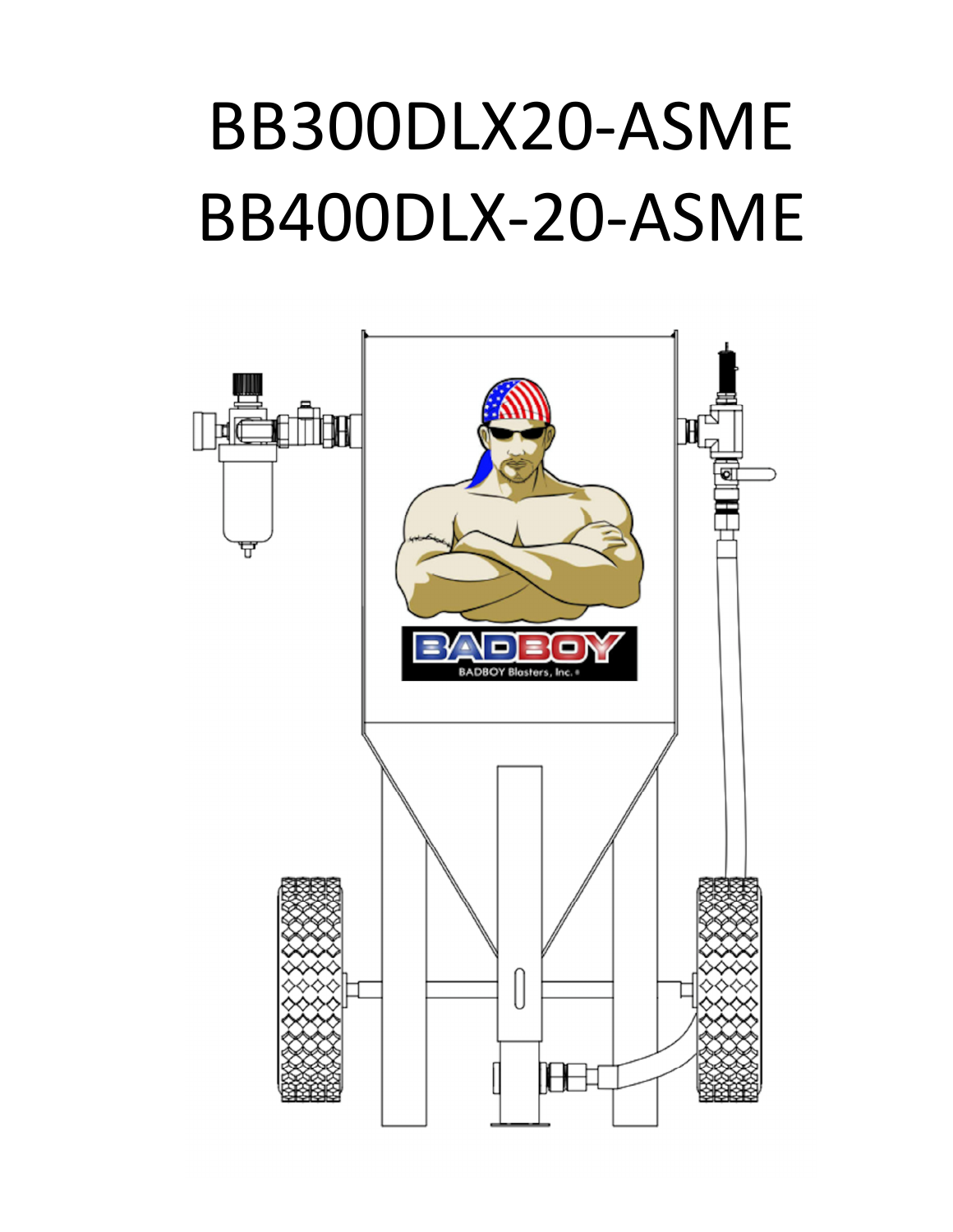## **BADBOY BLASTERS MANUAL BB300DLX20-ASME / BB400DLX-20-ASME**

We take great pride in building the best sandblasters on the market today & hope you are happy with your purchase for years to come. Any questions or concerns please call us immediately at 330.454.2699 (main office) or 330.454.7485 and/or 330.413.5262 for owner & tech specialist Mark Cain.

Please find us on FaceBook, LinkedIn & If you like, leave us a review on our website at BADBOYBLASTERS.COM

BADBOY BLASTERS INC 1720 WALLACE AVE NE CANTON, OH 44705 330.454.2699 OR 330.413.5262 BADBOYBLASTERS.COM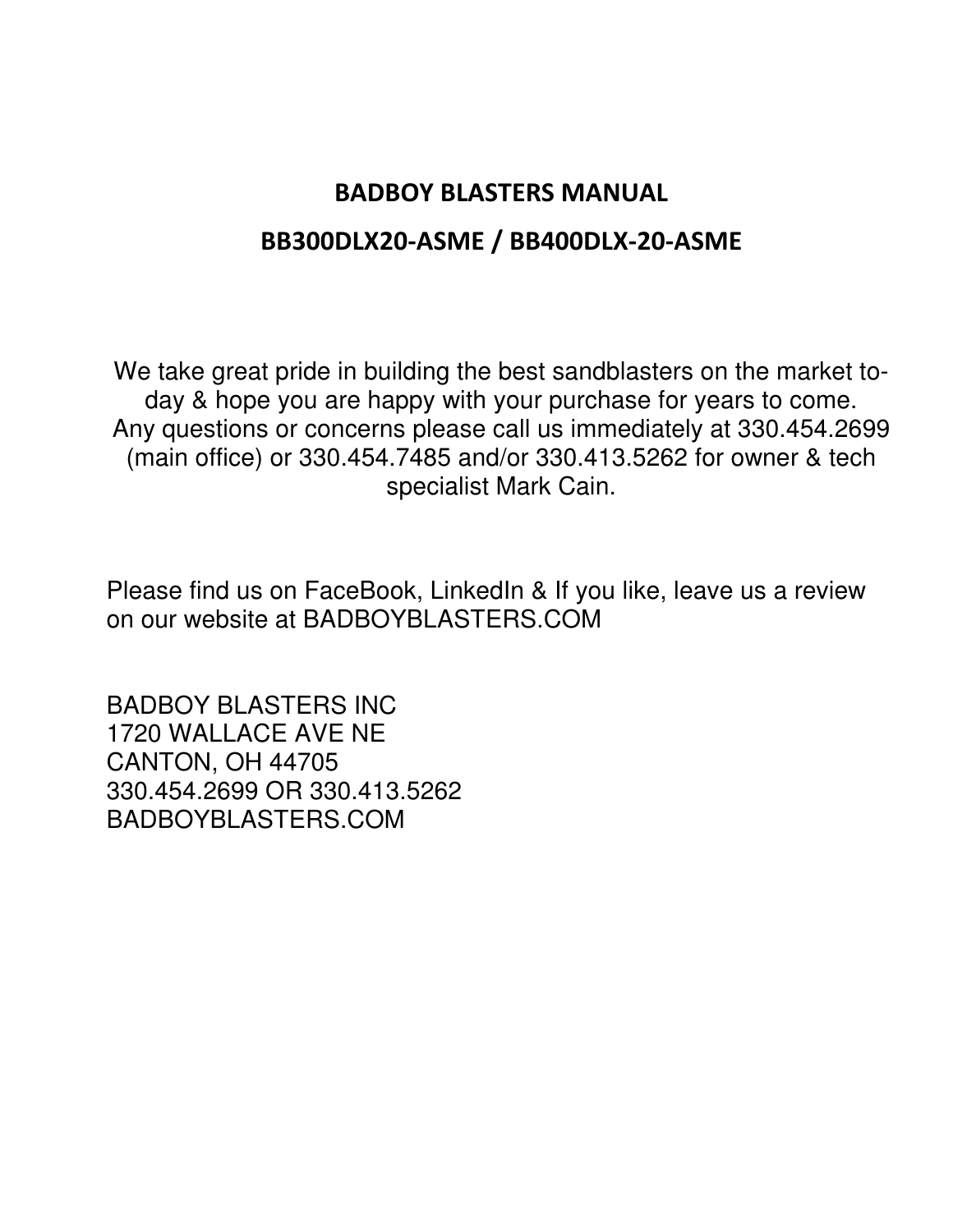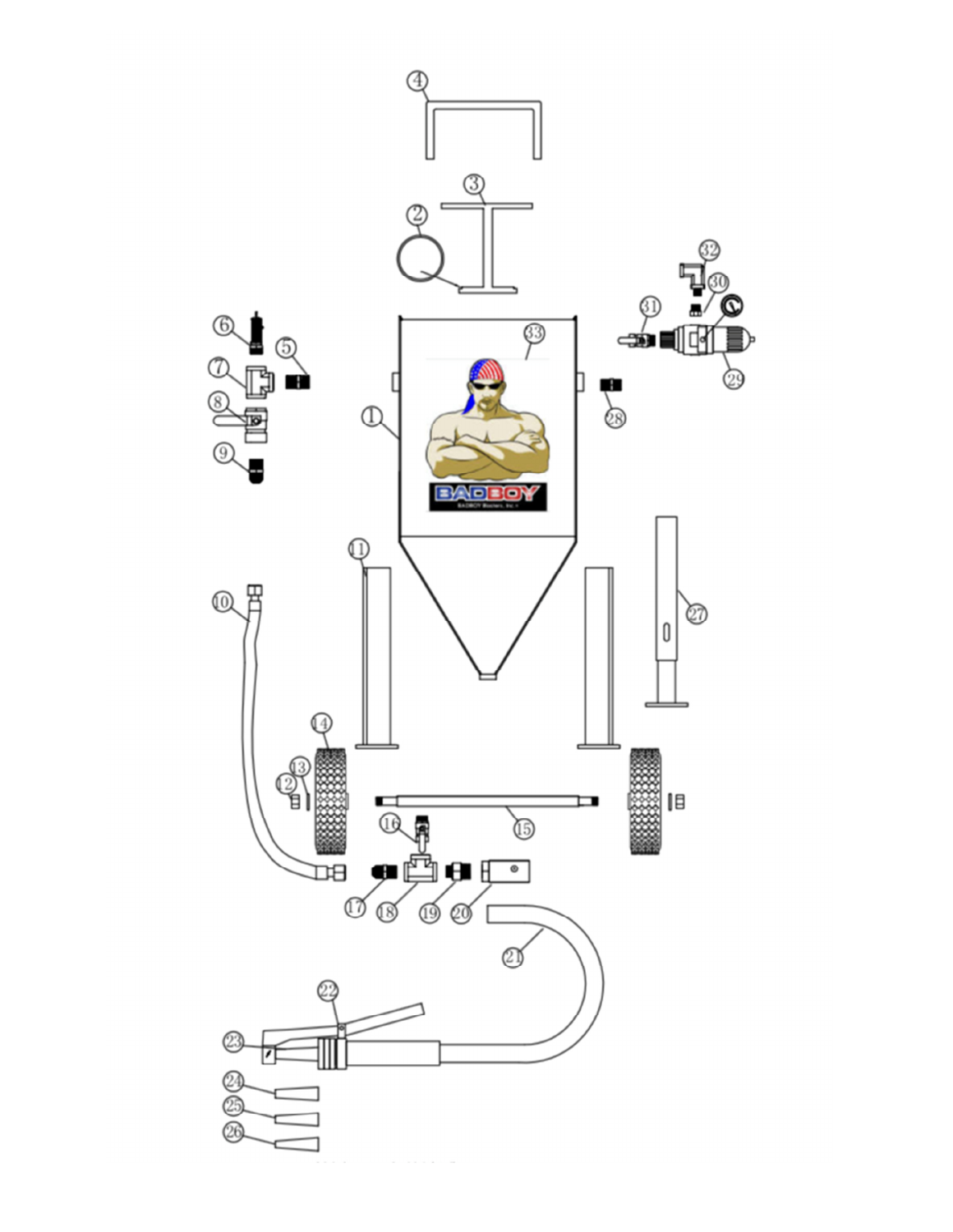| Part Number    | Part Description         | Quantity       | Dimension         |
|----------------|--------------------------|----------------|-------------------|
| 1              | Tank                     | $\mathbf{1}$   |                   |
| $\overline{2}$ | <b>Rubber Mount</b>      | $\mathbf{1}$   |                   |
| 3              | T Stopper                | $\mathbf{1}$   |                   |
| 4              | Handle                   | $\mathbf{1}$   |                   |
| 5              | Adapter                  | $\mathbf{1}$   | 1/2"              |
| 6              | <b>ASME Safety Valve</b> | $\mathbf{1}$   |                   |
| $\overline{7}$ | <b>T</b> Connector       | $\mathbf{1}$   | 1/2"              |
| 8              | <b>Ball Valve</b>        | $\mathbf{1}$   | 1/2"              |
| 9              | Adapter                  | $\mathbf{1}$   | 1/2"              |
| 10             | <b>Rubber Hose</b>       | $\mathbf{1}$   | 840 mm (400DLX)   |
|                |                          |                | 1160mm(300DLX)    |
| 11             | Stand                    | $\mathbf{1}$   | 490mm             |
| 12             | <b>Nut</b>               | $\overline{2}$ | M16               |
| 13             | Washer                   | $\overline{2}$ | M16               |
| 14             | Wheels                   | $\overline{2}$ | 10''              |
| 15             | <b>Wheels Shaft</b>      | $\mathbf{1}$   | 490mm             |
| 16             | <b>Ball Valve</b>        | $\mathbf{1}$   | 1/2"              |
| 17             | Adapter                  | $\mathbf{1}$   | 1/2"              |
| 18             | <b>T</b> Connector       | $\mathbf{1}$   | 1/2"              |
| 19             | Adapter                  | $\mathbf{1}$   | $1/2''$ x 3/4"    |
| 20             | <b>Blast Hose Collar</b> | $\mathbf{1}$   |                   |
| 21             | <b>Blast Hose</b>        | $\mathbf{1}$   |                   |
| 22             | <b>Blast Gun</b>         | $\mathbf{1}$   | <b>BB103</b>      |
| 23             | Nozzle Spray             | $\mathbf{1}$   | 4 <sub>mm</sub>   |
| 24             | Nozzle Spray             | $\mathbf{1}$   | 5mm               |
| 25             | Nozzle Spray             | $\mathbf{1}$   | 6 <sub>mm</sub>   |
| 26             | Nozzle Spray             | $\mathbf{1}$   | 7 <sub>mm</sub>   |
| 27             | Adjustable Stand         | $\mathbf{1}$   |                   |
| 28             | Adapter                  | $\mathbf{1}$   | $1/2$ "           |
| 29             | Regulator                | $\mathbf{1}$   |                   |
| 30             | Silencer                 | $\mathbf{1}$   | $1/2$ " x $1/4$ " |
| 31             | <b>Ball Valve</b>        | $\mathbf{1}$   | $1/2$ "           |
| 32             | Elbow                    | $\mathbf{1}$   |                   |
| 33             | <b>Sticker Label</b>     | $\mathbf{1}$   |                   |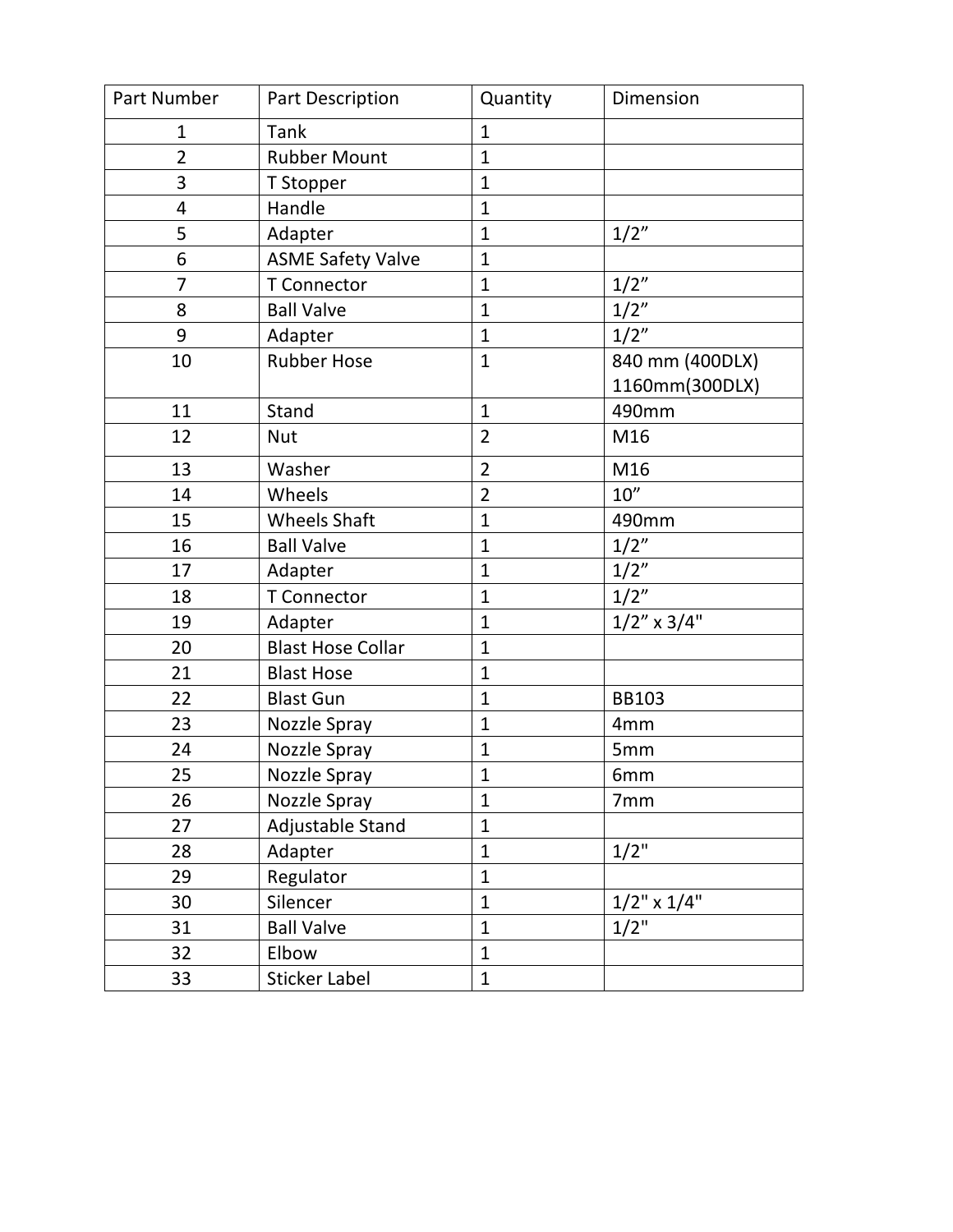### SAFETY INSTRUCTIONS FOR SANDBLASTER

1.BEFORE OPENING THE TANK, release the air pressure in the media tank. To do this, turn off the air supply valve located at the air regulator, to release pressure in the tank, open the ball valve located to the right of the regulator. Caution- open ball valve slowly when releasing pressure, even though it has a built in silencer for hearing protection. The closure gasket will automatically drop when all pressure has been released. Once this falls, you can proceed with refilling. 2, MAINTAIN CORRECT AIR PRESSURE -Pressure should not exceed 95 PSI If it does ~ the safety valve will release if the pressure goes over 110 PSI. If this doesn't happen, stop all work immediately, and use the air compressor to reduce the excess pressure. Follow these rules or it can cause a tank explosion if not.

#### ASSEMBLING THE SANDBLASTER

 Front leg assembly—This blaster at the factory was assembled & pressure tested. But for shipping reasons, the front leg must be removed. Assemble front leg with bolt provided. Before beginning operations, go back over each connection, double checking to ensure that all are tight and properly seated.

### ABRASIVE SELECTION

The kind of sand you choose will greatly influence the amount of time needed to clean a given surface area. Sandblasting materials include silicon carbide, aluminum oxide, glass bead, black beauty, etc. . .

We do NOT recommend using play/beach sand in your blaster. The moisture in beach sands frequently causes plugging of the sand metering valve & hoses & will void your warranty.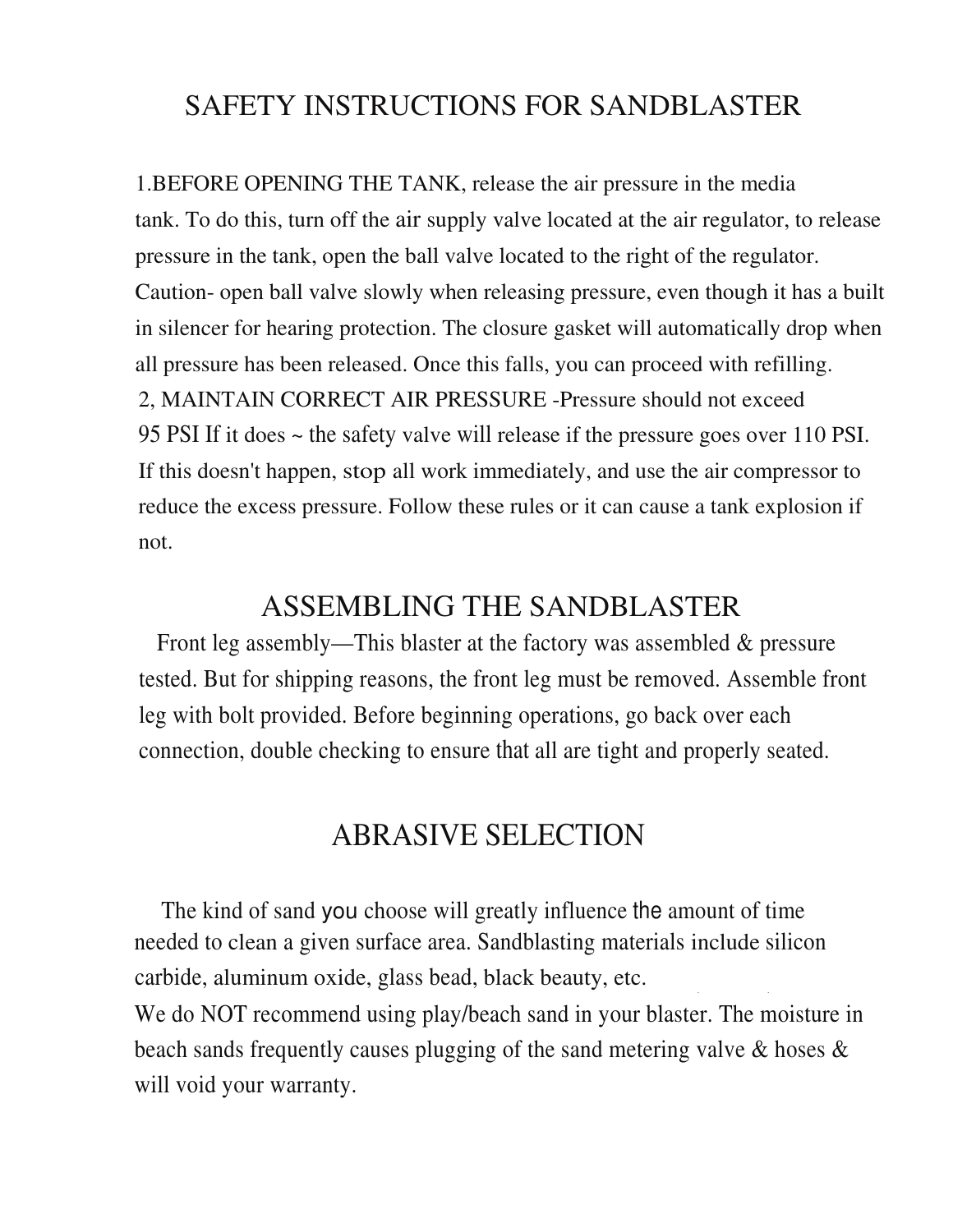# CAUTION: Never use silica-based abrasives in BADBOY blast systems.

 Some media is recyclable. If you elect to reuse abrasive, remember it does wear out. The sharp edges become rounder  $\sim$  and are less effective. If it's at that point you should replace the batch of abrasive you're using. BE SURE TO STRAIN MEDIA IF REUSING. IF NOT IT WILL CAUSE REPEATED NOZZLE PLUG UP.

#### **\*\*\*\*ALL SAND BLAST MEDIA/SAND MATERIAL MUST BE DISPOSED OF IN ACCORDANCE WITH THE LAWS OF YOUR STATE. ALWAYS WEAR A RESPIRATOR AND SAFETY GLASSES DURING THIS PROCESS**\*\*\*\*\*

The setting at the bottom of the pressure tank is very important. It's the device that meters the amount of abrasive that travels through the blasting hose during a blasting operation. By getting the valve too far open then you are filling the tank more often than needed. Yes, more media is better but there comes a point when too much will slow down the cut. Your media only cuts efficiently with media velocity. So, if media is allowed to travel through the hose in excess it can't remove as fast as it's being fed, then the velocity is taken away. The best setting to start with is the ball valve at 7 o'clock then adjust from there. Rule of thumb if the blast hose pulsates then the blast media setting is too much. Once you operate a few times you will get the hang of it. Set the pressure on the regulator at 100 psi

#### **BE SURE TANK IS DECOMPRESSED BEFORE ATTEMPING TO REFILL AND YOU ARE WEARING A RESPIRATOR AND SAFETY GLASSES**

Open the top of the pressure tank. Once open begin to fill. Remember it takes 5lbs of media just to make the pressure tank function. The tank has a max capacity of 200-450lbs depending on your machine. It should be noted that when re-using media from the blaster to refill the pressure pot, It is wise to strain the media for any small pieces of debris. This will cause problems with the blast nozzle to plug up. It's recommended to strain the media with a colander or mesh screen.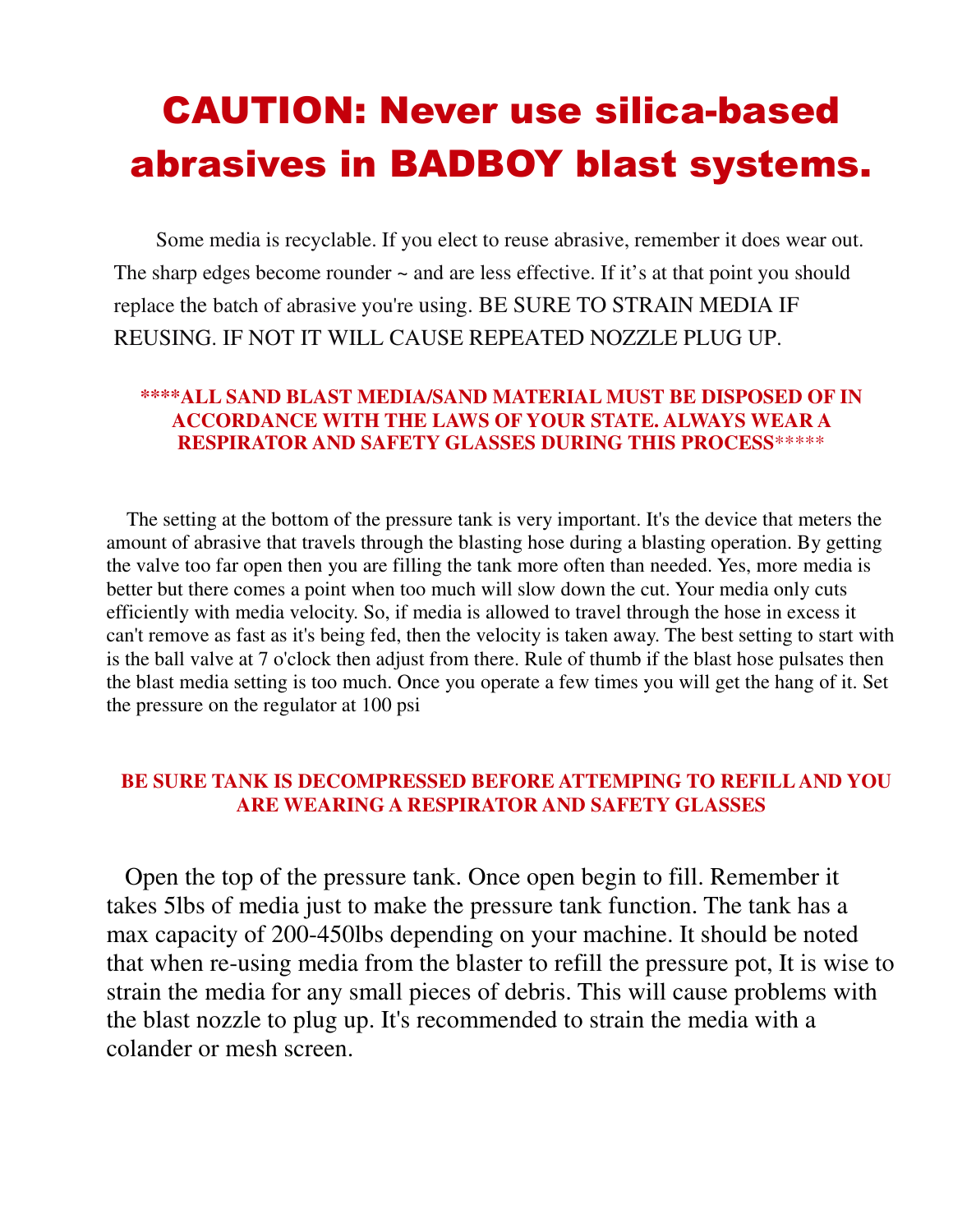## LOADING ABRASIVES INTO THE TANK

I. Check your abrasive to be sure its dry, and won't clog the metering valve or sand outlet pipe.

2. Put on the protective clothing & eye protection.

- 3. Turn the air supply valve to the off position, also open tank decompression valve.
- 4. Watch the pressure gauge and make sure it reads zero pressure
- 5. Open tank and pour the abrasive inside. Be sure to

get enough into the tank to do the job at hand. But if this is a big job fill the tank only *3/4* full, and reload as needed to finish the work. TIP: if the humidity is 90-100%, the water trap won't be able to trap all of the moisture in a *3/4* full tank. Better to reduce the amount of abrasive, load more frequently, and empty the water trap more often. This will reduce the possibility of clogging the bottom of the tank or the line. BE SURE TO GET NO FOREIGN MATERIAL IN THE TANK WHILE FILLING. THIS WILL CAUSE REPEATED PLUG UPS IF NOT FOLLOWED.

6. With the correct amount of abrasive in the tank, pull the closure gasket located in the center of the tank upward, then open the air supply valve slowly. Once there is enough pressure, you can let go of the closure gasket handle.

7. Check for air leaks at the filter cap as you begin to pressurize the tank from the compressor.

**-Includes-20 Ft I Heavy-duty 1/2″ ID 1.063 OD hose industrial Blasting Hose -Blasting hood -Built-in Water Trap -Built in Regulator -Safety pressure release valve, 1/2in brass valves for air throttling and sand metering (40-100PSI) -DEADMAN shut-off valve makes this completely safe -4″ X 10″ Solid rubber wheels to prevent flat tires**

# **300DLX tank holds 250lbs of abrasive material 400DLX holds 450lbs of abrasive material**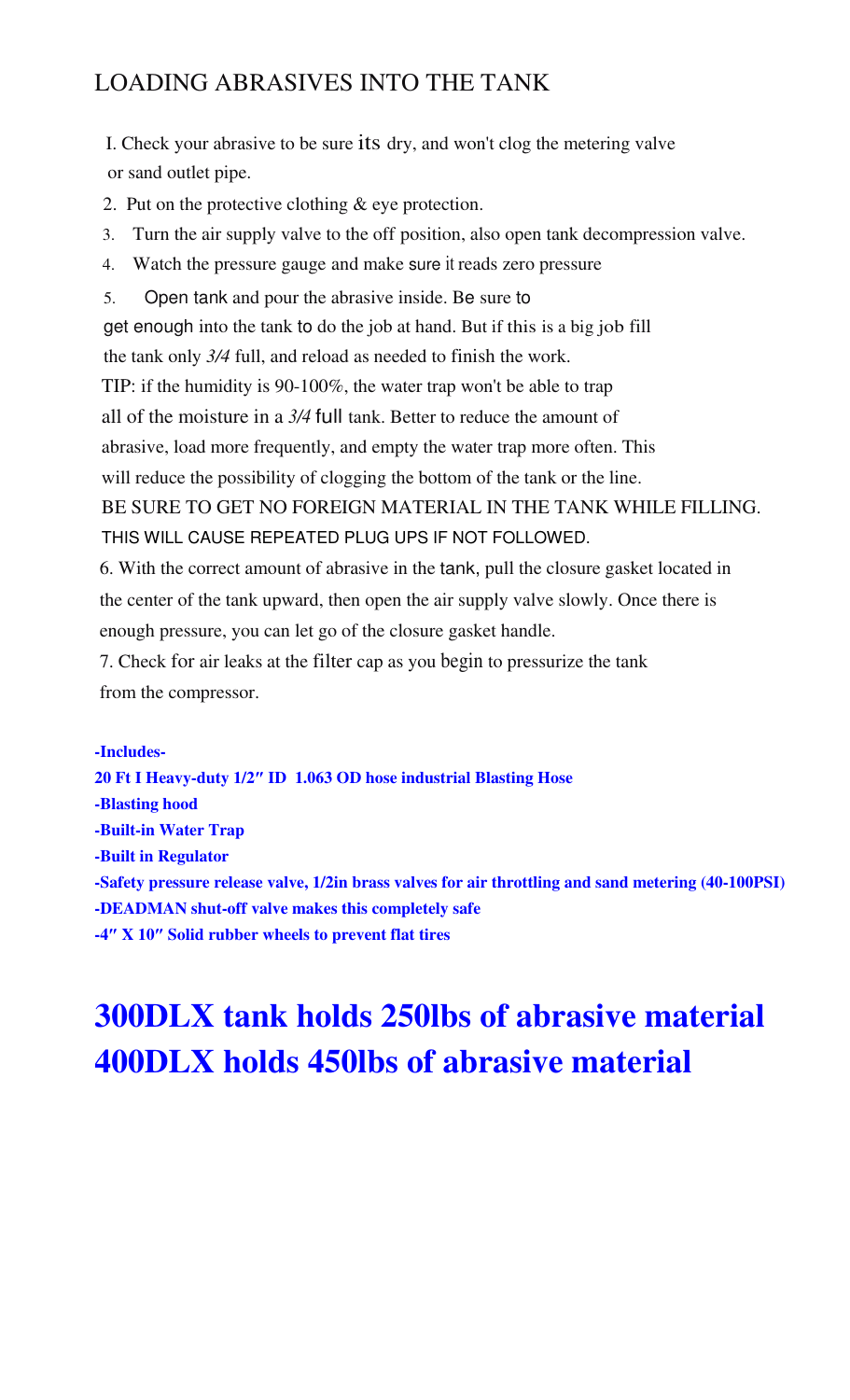#### MAINTENANCE

1. You should make every effort to protect your air compressor from any damage it may receive from your sandblasting work. Your best option is to keep the compressor in a room separate from the sandblaster, using a media hose to provide the PSI needed to do your work. A second choice is to keep the compressor up wind from the sandblasting. The greater the distance between them, the better.Other than that, you should continue standard maintenance procedures for the compressor.

2.. Some parts of the sandblaster will wear much more rapidly than others, the parts needing closest attention to are the ones that carry the air/abrasive mixture, starting with the sand hose, going through the metal fittings, & the shut off gun.

3.. If air leaks develop in any of these parts, you should stop all work, and find what needs to be repaired or replaced, When it's new, the sand hose has 2 cord piles and the walls are 1/4" thick; As the interior diameter is sandblasted, this wall becomes thinner and thinner. One way to inspect the hose and other parts affected by the blasting is to put on your protective clothing, then pressurize the system and close the nozzle shut off gun. Close your hand loosely around the hose and run it up and down the hose across the fittings and nozzles. You'll be able to feel any leaks-You can also spot places in the hose where the wall is getting very thin. These show up as blisters in the hose- if you find such a blister, get a new hose immediately- If that blister breaks, the abrasive will shoot out of the side of the hose at 65 or more PSI & could cause serious injury.

#### SAFETY INSTRUCTIONS

1. KEEP THE WORK AREA CLEAN.Cluttered areas invite injuries. 2. CONSIDER WORK AREA ENVIRONMENT.Don't use your sandblaster in damp, wet, or poorly lit locations. Keep work area well lit. Don't use compressors in the presence of flammable gases or liquids. 3. KEEP CHILDREN AWAY All children should be kept away from the work area.Don't let them handle tools, hose or extensions cords. No one should be in the area of the sandblasting who does not have the same protective equipment you are using.

4. DRESS PROPERLY. Wear protective clothing. A dust and abrasive hazard exists. As a minimum, wear the hood (included), or safety goggles & a dust mask to prevent inhaling the material being removed, and heavy duty gloves.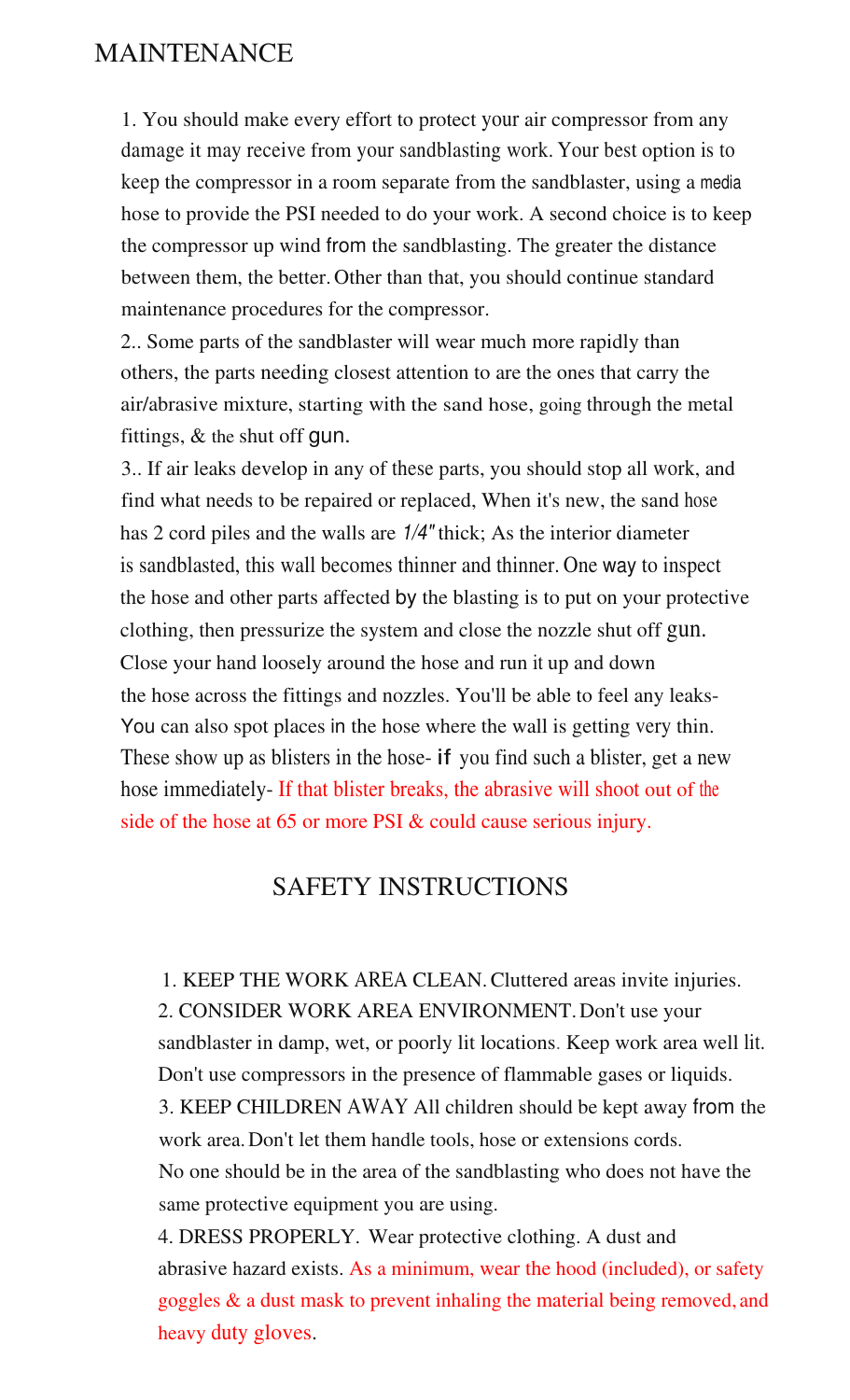#### 5. PERIODICALLY INSPECT THE SAND CARRYING COMPO-

NENTS.These are being sandblasted on the inside whenever you use the sandblaster and will wear much more rapidly than other components. 6. SECURE THE WORK. Use clamps or a vise to hold the work if it is small or light weight. It's safer than using your hands and it frees both hands to operate the nozzle.

7.DON'T OVERREACH. Keep proper footing and balance at all times. 8. MAINTAIN TOOLS WITH CARE. Follow instructions for lubricating and changing components and accessories.

9.DISCONNECT AIR COMPRESSOR POWER. When not in use, before servicing, and when changing components.

10. AVOID UNINTENTIONAL STARTING. Be sure the nozzle valve is in the off position when not in use.

11. STAY ALERT.Watch what you are doing, use common sense, Don't operate any machine or tool when you are tired or on medications.

12. REPLACEMENT PARTS.When servicing use only identical replacement parts.

WARNING: When using tools such as your air compressor, whether

 powered by electric motor or gasoline engine, basic safety precautions should always be followed to reduce the risk of fire, electric shock, and personal injury.

You should review the safety instructions for your air compressor before beginning sandblasting with this machine.

Hose length: 20 feet

AIR SUPPLY REQUIREMENTS

Sandblasting requires a large volume of air at high pressure.The efficiency of your sandblaster can be adversely affected by the use of a too small air supply hose,

| <b>HOSE</b>               | <b>HOSE</b>   | <b>NOZZLE</b>   | <b>COMPRESSOR</b> | <b>CFM</b> | <b>SAND USE</b> |        |
|---------------------------|---------------|-----------------|-------------------|------------|-----------------|--------|
| <b>INTERIOR</b>           | <b>LENGTH</b> | <b>INTERIOR</b> | <b>HORSEPOWER</b> | 125PSI     | PER HOUR        |        |
| <b>DIAMETER</b>           |               | <b>DIAMETER</b> |                   |            |                 | $\sim$ |
| <b>3/8 INCH</b>           | <b>50FT</b>   | 1/8             | 5                 | 19.67      | <b>200LBS</b>   |        |
| $\frac{1}{2}$ <i>INCH</i> | 50FT          | 3/16            | 10HP              | 44.15      | 300lbs          |        |
| $\frac{3}{4}$ inch        | 50ft          | 1/4             | 20HP              | 78.8       | 6001bs          |        |
|                           |               |                 |                   |            |                 |        |
|                           |               |                 |                   |            |                 |        |

insufficient air pressure or an overly large nozzle.

We recommend that air pressure in the range of 65- 100 PSI will provide the best results  $<sub>o</sub>$ </sub>